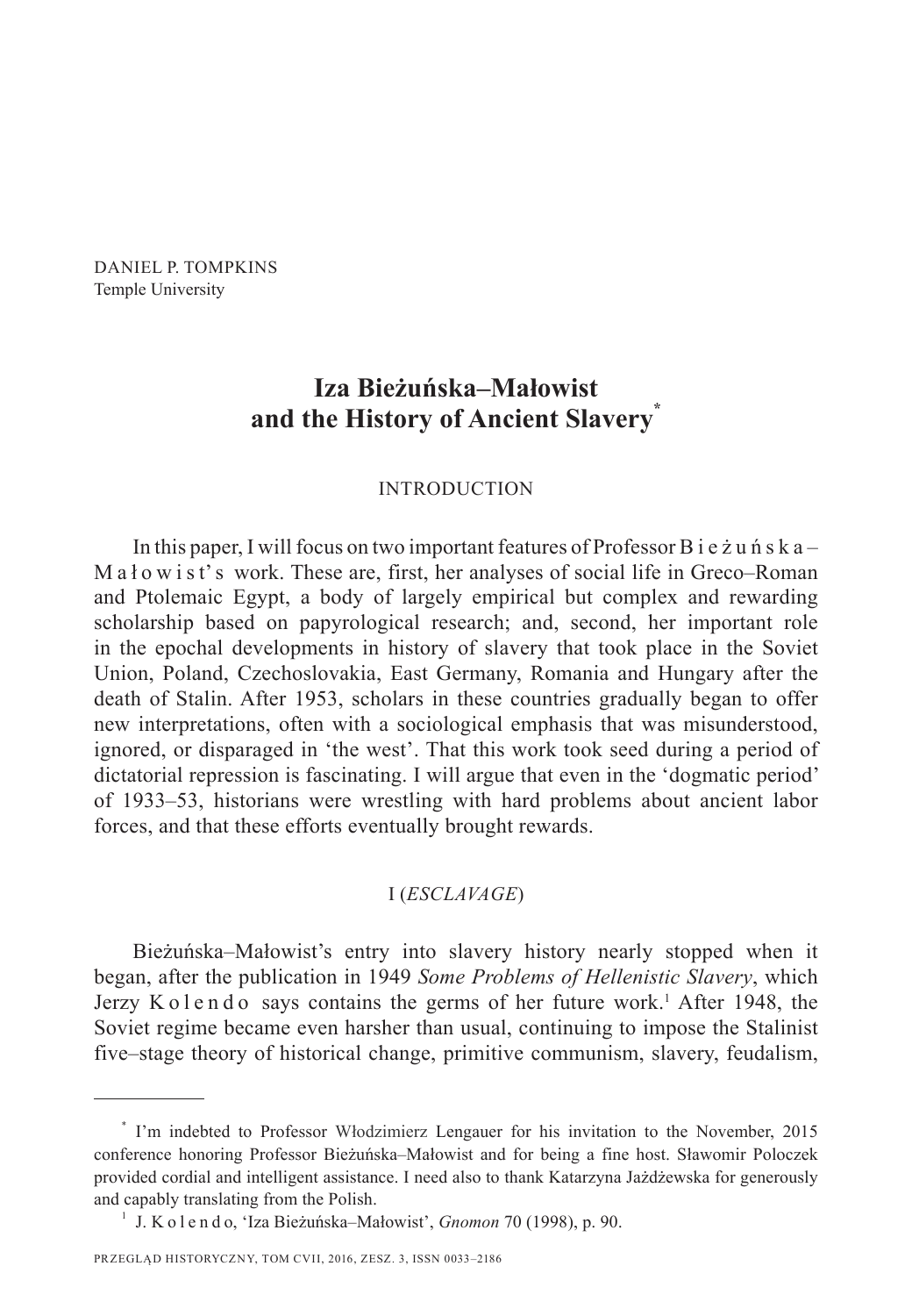capitalism, and socialism and making real research difficult for Bieżuńska: '… la théorie du régime économique basé sur l'esclavage et de l'Antiquité comme societé esclavagiste. La problématique de l'esclavage … prend ainsi une importance politique tout à fait particulière'.2

Rather than wrestle with what Kolendo calls 'overly simplified schemas that resisted honest study', Bieżuńska–Małowist 'decided to suspend her research for a decade'. (We'll return below to Stalinist stage theory).<sup>3</sup>

From the day she returned to the topic in 1959, Bieżuńska's writing was distinctive: lucid but dense with data, especially at moments when she is criticizing another scholar. One of Bieżuńska–Małowist's most useful works is *L'Esclavage dans L'Égypte gréco–romaine*, published in 1974*.* Here we see her in her best investigative–scholarly mode, working through large bodies of evidence, contesting earlier scholarship, trying to determine what the ancients thought and how they acted. The *texture* of this discussion — the level of fine–grained detail acquired through reading many papyri — is impressive.

*Esclavage* opens with chapters on the 'origins' of slavery (chapter 1) and takes up slave employment, the role of the state, and 'social conditions,' though the 1991 book has more subdivisions. But when we look at the details, important differences emerge. In the 1991 text, the author eschews footnotes and invokes or alludes to other scholars, without deep inquiry into their findings. *Esclavage*, on the other hand engaged in serious argument, particularly with other papyrologists. The meanings of nouns like  $\pi\alpha\tilde{c}$  (15), the treatment of prisoners of war (19), including Jewish prisoners (23), the question whether warfare was a prime source of slaves (27), and what papyri tell us about debt–bondage (41–43), *oikogenesis*, and *ênfants abandonnés et asservis* (49–53), are all discussed with compelling citations of papyri. Bieżuńska–Małowist calls for 'prudence' at the outset (16). Her rhetorical achievement, without ever appearing imprudent, is to level a devastating array of arguments against chosen targets, including William We s t e r m a n n (e.g. 22, 27, 46). She concludes that while 'A la lumière de tous les documents résumés plus haut, l'emprisonnement et l'esclavage pour dettes fiscales ont existé pendant l'epoque ptolémaique,' the Ptolemaic need to maintain a work force minimized debt–bondage. (47)

<sup>&</sup>lt;sup>2</sup> I. S t a l i n, 'O dialekticheskom i istoricheskom materializme' ['On the Dialectic and Historic Materialism'], [in:] *Kratkij kurs istorii VKP(b)*, Moscow 1938, p. 42; K o l e n d o, 'Iza Bieżuńska– Małowist', p. 91.<br><sup>3</sup> The East Berlin historian Heinz Kreissig parodied one element of the official dogma

historiography with an Aristophanic catalogue of the varieties of slave–owner: 'Zu ein und derselben 'Sklavenhalterklasse' gehören makedonisch–orientalische Konig…, athenische Bankiers, die Dutzende von Sklaven…, concluding in despair: 'Der Klassenbegriff wird hier offensichtlich ad absurdum geführt'. See H. K r e i s s i g, 'Prolegomena zu einer Wirtschaftsgeschichte Seleukidenreiches', *Klio* 56 (1974), pp. 521–527.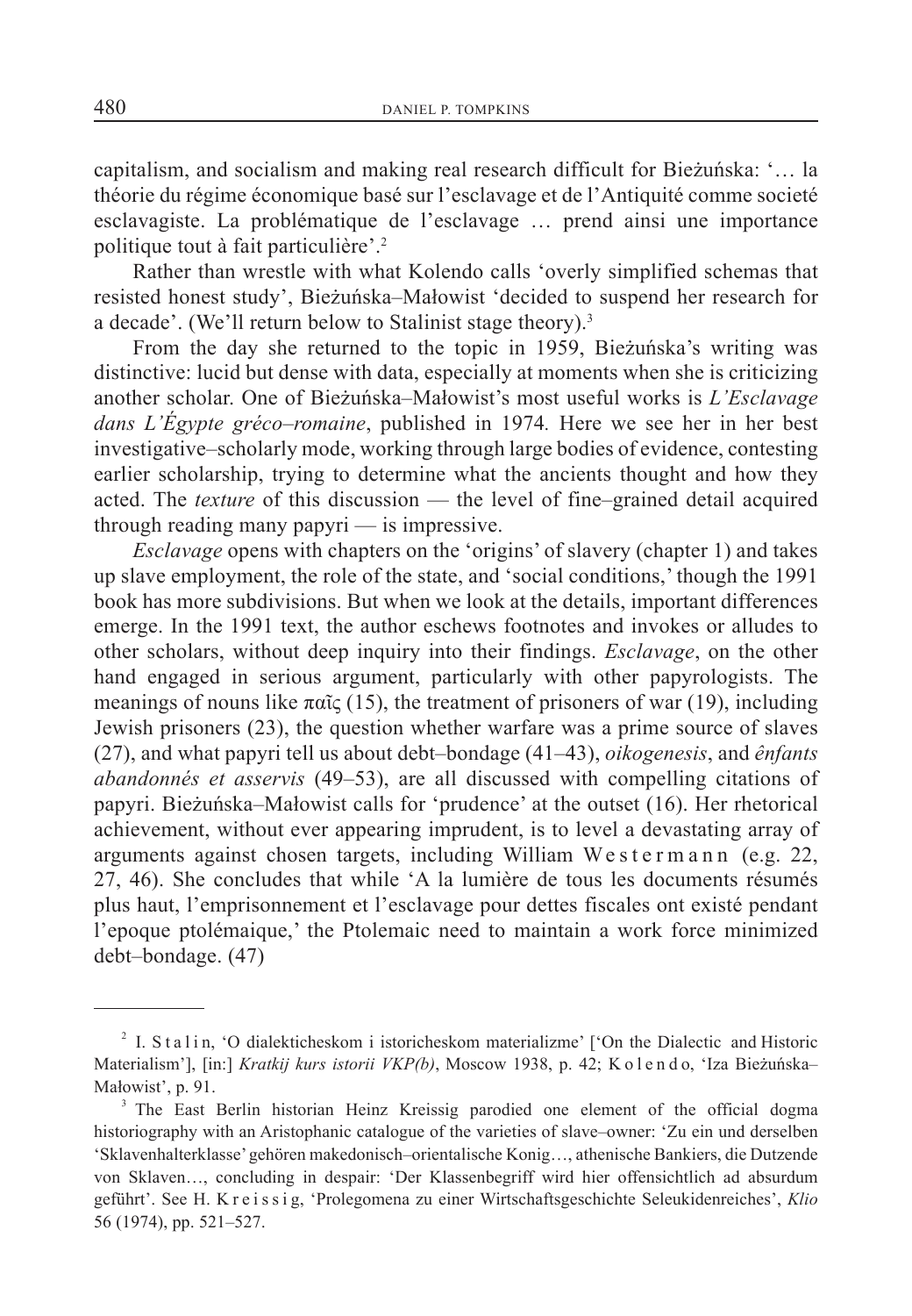The second chapter, on 'Employment of slaves in Lagid Egypt', makes it clear that slave labor played only a 'tiny role' in Ptolemaic agriculture (65, 82–83): slavery was concentrated instead in the artisanat, particularly weaving (66, 83). This is followed by a compact but very learned summary of the attitude of Macedonian authorities toward private slavery, primarily aimed at Westermann's assertion that these authorities sought to prevent its expansion. Finally, Bieżuńska–Małowist takes up the 'social condition' of slaves, which varied greatly depending upon their assignments. In conclusion, the emphasis falls decisively on the 'social position of proprietors' (134). At the end of the Ptolemaic era, economic decline 'seems' to have swept the land, affecting primarily the rich, but balanced to a degree by increased workshop activity. ('Seems' is only one example of several signs that this case is not certain).

Wilcken and Westermann, she says, 'ont prétendu que le travail servile n'a joué qu'un rôle minime à Alexandrie... Je me range à l'avis de R o s t o v t z e f f et de Cl. P r é a u x que dans les grands ateliers en Égypte, donc aussi à Alexandrie, on profitaie au III<sup>e</sup> siècle de la main-d'oeuvre servile' (137).

#### II

As noted, Bieżuńska's *La schiavitù nel mondo antico* has a different orientation. It is a far more general book, and less intent on scholarly dispute. And despite her massive knowledge of papyri, Bieżuńska–Małowist here uses them here with a light touch, while saying more about methodology and theory: references to Westermann give way to mentions of  $U$  t c h e n k o,  $D$  i a k o n o v, 'diverse forms of dependency', and the nature of the labor force.

Like its predecessor, this book opens with 'Origins of Slavery': slaves' *provenance*, bondage of abandoned children, the slave market, and acquisition of slaves in war or through debt. The 'Roman state' is the chief acquirer of slaves. Readers are warned (not for the first time) against *ex silentio* argumentation, which is always a danger.

Chapter Two, 'Slaves in Different Sectors of Production', deals first with agricultural slavery (endorsing the contested claim for slave quarters at Settefinestre), then with miners and artisans (especially weavers). Then we turn (Chapter Three) to domestic slavery, with a particular emphasis on slaves' role as members of the family. Often at the mercy of literary texts, we know most (pp. 100ff) about the small percentage of loyal domestic slaves whose work may bring manumission. To illustrate the treachery of textual sources, a single page (146), concerns papyri testifying first to the affection and fidelity of one 'family relationship' in which slaves are included, and then to the cruelty, desperation and hatred of an entirely different group.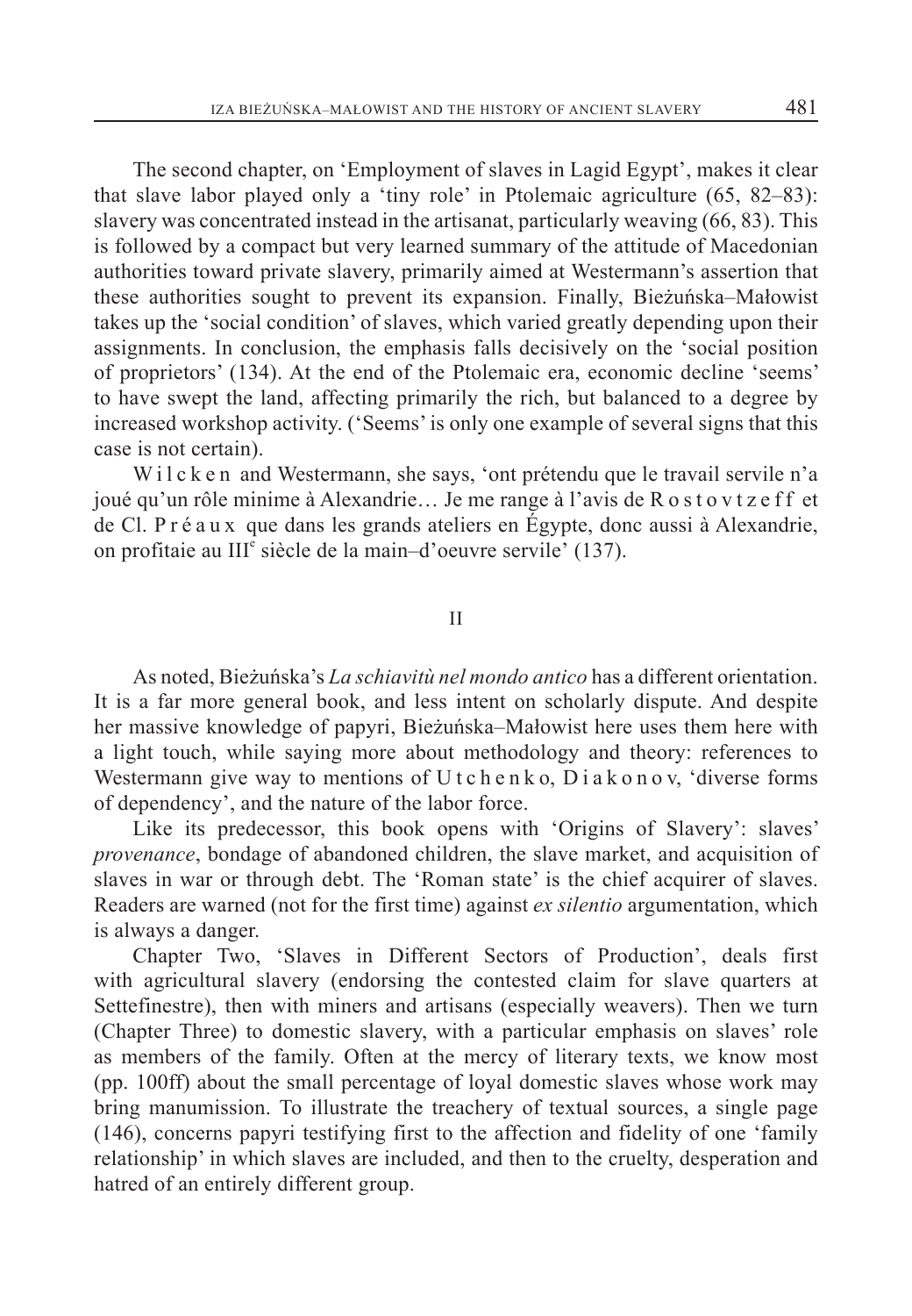'Slaves in State Service' and 'The Juridical Position of Slaves', the titles of chapters four and five, are topics that allow the author to plunge into the details of civic life. In Athens, 'state service' by slaves was the reverse of a coin on which the obverse was full non–professional leadership by citizens who could not have done without their slave bureaucrats and policemen. Aeschines mentions the wealth of Pittalacus, who 'lived apart'  $-$  i.e. was possibly a slave  $-$  and may have held high office.

At two points, Bieżuńska–Małowist calls attention to the social role of successful slaves. They did at times form 'family' unions with free women (119–120, 129–130). In the first passage we learn of non–legal but lasting relationships between upper class women and slaves: 'questo fenomeno compare molto più frequentamente tra gli schiavi imperiali che tra gli schiavi privati'. Later, on p. 129, we have this:

'... Di alcuni documenti dell'archivio di Zenone, risulta che gli schiavi si formavano spesso delle famiglie, e per il periodo romano abbiamo delle testimonianze di unioni tra schiavi e donne libere. Si trattava sicuramente di unioni socialmente riconosciute; ma se esse fossero disciplinate dalla legge o dalla consuetudine rimane pur sempre un punto interrogativo'.

'Legal' or 'by custom'? The question merits study. Equally significant is this remark: 'La cosa più importante era la posizione sociale, fors'anche quella materiale, di una persona e non certo il suo status giuridico'*.*

Bieżuńska–Małowist does not shrink from a conclusion: 'In the eyes of free men, particularly of the lower classes, imperial slaves represented first and foremost the functionaries of the imperial administration: their *legal* situation was less important' (p. 120).

The tension between legal and social status of slaves receives substantial attention in these two chapters, inviting further research. In Ptolemaic Egypt, at least at the start of the Lagid period, slaves had particular juridical status and were protected by laws. We have no 'proof of legal recognition' of this activity autonomous or a right to the ownership of slaves. But the behavior seems to have been evident.

After two more chapters probing such ambiguities ('Proprietors and Slaves: Reciprocal Relations', and 'Hope and Desperation: manumitted, escapees, rebels'), a brief but trenchant Conclusion builds on Moses I. F i n l e y' s 'genuine slave societies' in which slave labor provided 'the bulk of the immediate income from property … of the elites'.4 Briefly put, Bieżuńska–Małowist's own research, as well as others', finds that Egyptian agriculture did not significantly rely on slaves. Her conclusion is sensible: in the ancient Greek and Roman world,

<sup>&</sup>lt;sup>4</sup> M.I. Finley, Ancient Slavery and Modern Ideology, ed. by B.D. Shaw, Princeton 1998, pp. 150 and 274.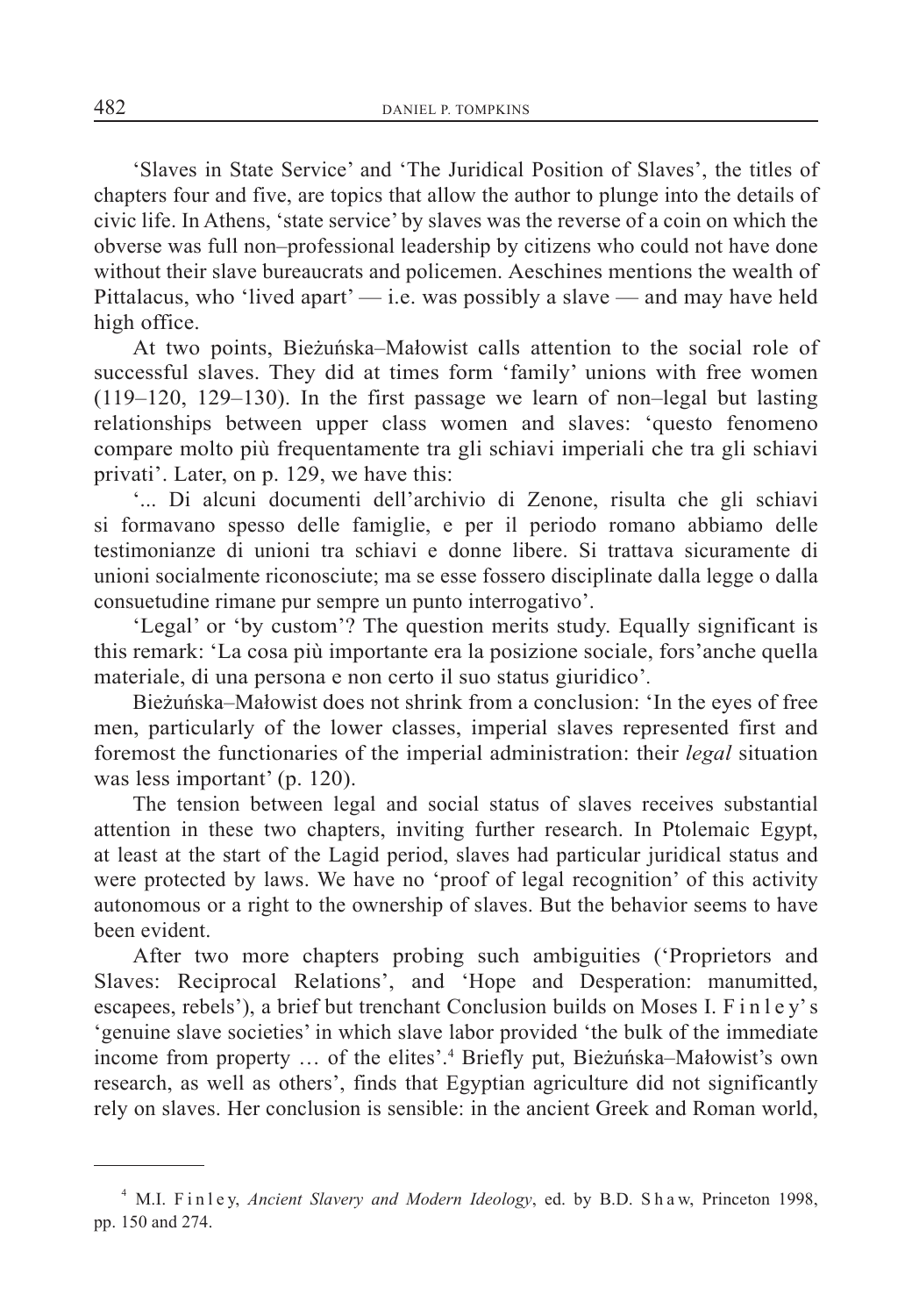only some sectors — the 'classical periods' of Greece and Rome — conform to Finley's pattern (197).

In sum, this is a powerful book, conveying a convincing picture of the ancient world, balancing general claims with fine–tuned analysis, perhaps most exciting when it deals with the material basis of ancient slavery.

Beyond the labor force, Bieżuńska–Małowist calls attention to the social role of successful slaves, and poses an intriguing methodological question: some slaves formed 'family' unions with free upper–class women, extra–legal but lasting. Bieżuńska–Małowist concludes from the Zenon archive that unions between slave and free were 'socially recognized' ('socialmente riconosciute'), but whether they were 'regulated by law, or by custom' ('disciplinate dalla legge o dalla consuetudine'), remains a question. She adds, quite wonderfully, that 'the important thing' ('La cosa più importante') was the social or material position of a person, not his legal status, 'il suo status giuridico'*.* In fact: 'in the eyes of free men, particularly of the lower classes, imperial slaves represented first and foremost the functionaries of the imperial administration: their *legal* situation was less important'.

The author savors social complexity, the possibly incommensurable legal and social categories, and the sort of 'behavior' that will occur with or without 'proof of legal recognition'. Bieżuńska–Małowist's work on social conundra of this sort merits further attention.

## III

The author, in these and her other 'basic' books, says little about social theory and underlying principles. It is impossible for a scholar like myself, distant in time and space, and from an alien political environment, to determine whether and how the institutional politics of Polish intellectual life shaped her choices. But a glance at her other work does complicate, or enrich, the picture.

In one of Bieżuńska–Małowist's first appearances on the international scene, she was thrust into a leading role. This was the tumultuous and significant Eleventh International Congress of Historical Sciences for which Russian and West German delegations had been preparing: the West Germans, among other things, had for nearly a year been collaborating with the West German *Auswärtiges Amt*, the Foreign Office.<sup>5</sup> Of all the speakers at Stockholm, only one came from East Germany.

<sup>5</sup> On the *Auswärtiges Amt*'s involvement in academic and civil affairs, though not Stockholm, see E. C o n z e *et al*., *Das Amt und die Vergangenheit: deutsche Diplomaten im Dritten Reich und in der*  Bundesrepublik, Munich 2010, and U. P f e il, 'Deutsche Historiker auf den Internationalen Historikertagen von Stockholm (1960) und Wien (1965),' [in:] U. P f e i l (ed.), *Die Rückkehr der*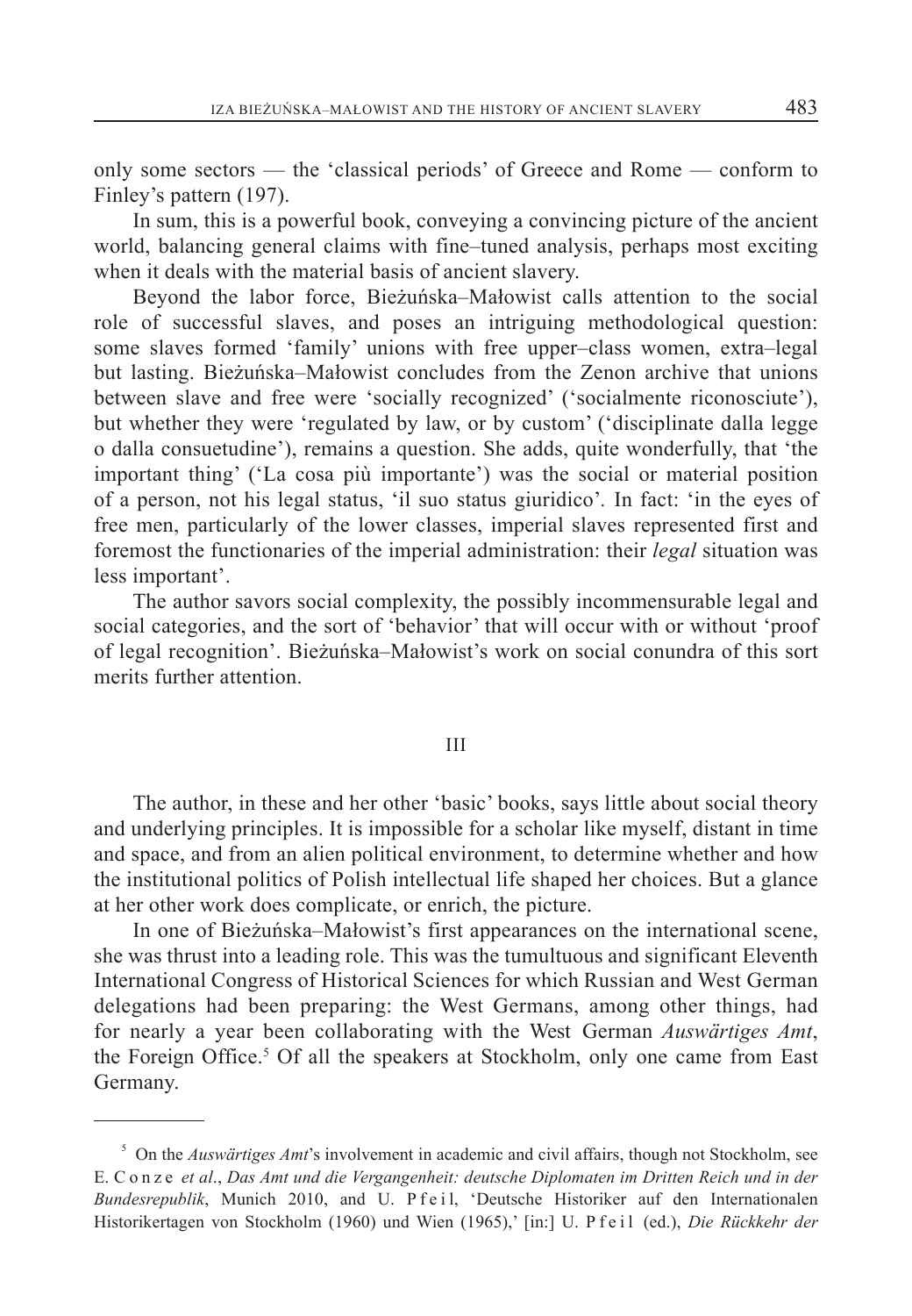For ancient historians at the event, the one–day discussion of slavery was the most chaotic. The West Germans had distributed in advance issues of a journal that attacked Stalinist historiography, ignoring non–Russian scholars in the eastern block and failing to notice that Soviet historiography had changed significantly since the death of Stalin in 1953. Bieżuńska–Małowist and André Ay m a r d presided over the panel.

This was an event that changed the study of ancient slavery. Siegfried L a u f f e r and Friedrich Vittingh of f delivered the key papers, and Vittinghoff's was long remembered for its fierceness. Moses Finley and Joseph Vo g t were in the audience, and Finley was to blame Vogt for his performance. Several participants reported that the discussion following the papers was particularly hostile. Bieżuńska–Małowist reported on the event two decades later:

'A s a participant of that stormy session of the historical section at the Stockholm Congress where the controversy came to a head, I wholeheartedly share Finley's opinion that what took place was not a scientific discussion, but rather a collision of political views with the attacking party unwilling to recognize either the differences in the interpretations of ancient slavery in various Soviet works, or the rejection of the overly schematic patterns of the 1930's which was becoming apparent. Nor were the anti–Marxists willing to concede that any of the works published *outside* the Soviet Union should be considered as Marxist. I also share Finley's opinion that ideological and political questions are of great importance for evaluating and discussing the various stand points in recent research'.6

It is possibly noteworthy that Bieżuńska, who criticizes the *argumentum ex silentio*, seems *never* in her later scholarship to mention the work of Joseph Vogt, though they both spent decades writing about ancient slavery. She never gave a reason, but perhaps did not have to.

As it happens, the Stockholm event seems to have had its positive as well as its negative side. It appears to have brought several scholars of Greek social history together, possibly for the first time: Finley, Bieżuńska, and Dionisie Mihail P i p p i d i. They remained in contact: all three contributed to *Problèmes de la terre en Grèce ancienne*, edited by Finley. During the decade after 1960, Finley had also developed and solidified contacts in France: Alain S c h n a p p, Pierre  $V$ idal-Naquet, Yvon Garlan, and Jean-Paul Vernant, as well as Jan

*deutschen Geschichtswissenschaft in die 'Ökumene der Historiker': ein wissenschaftsgeschichtlicher Ansatz*, Munich 2008, pp. 308–313. For more details, see D. To m p k in s, 'What Happened in Stockholm? Moses Finley, the Mainz Akademie, and East Bloc Historians', *Hyperboreus* 20 (2014), pp. 436–452.

<sup>&</sup>lt;sup>6</sup> I. Bie żu ń s k a – M a ł o w i s t, 'Ancient Slavery Reconsidered', *Review* [Fernand Braudel Center] 6 (1982), pp. 111–126, on p. 114. Compare I. Bieżuńska – Małowist, 'Historia starożytna na Kongresie sztokholmskim' ['Ancient History at the Stockholm Congress'], *Kwartalnik Historyczny* 68 (1961), pp. 562–563.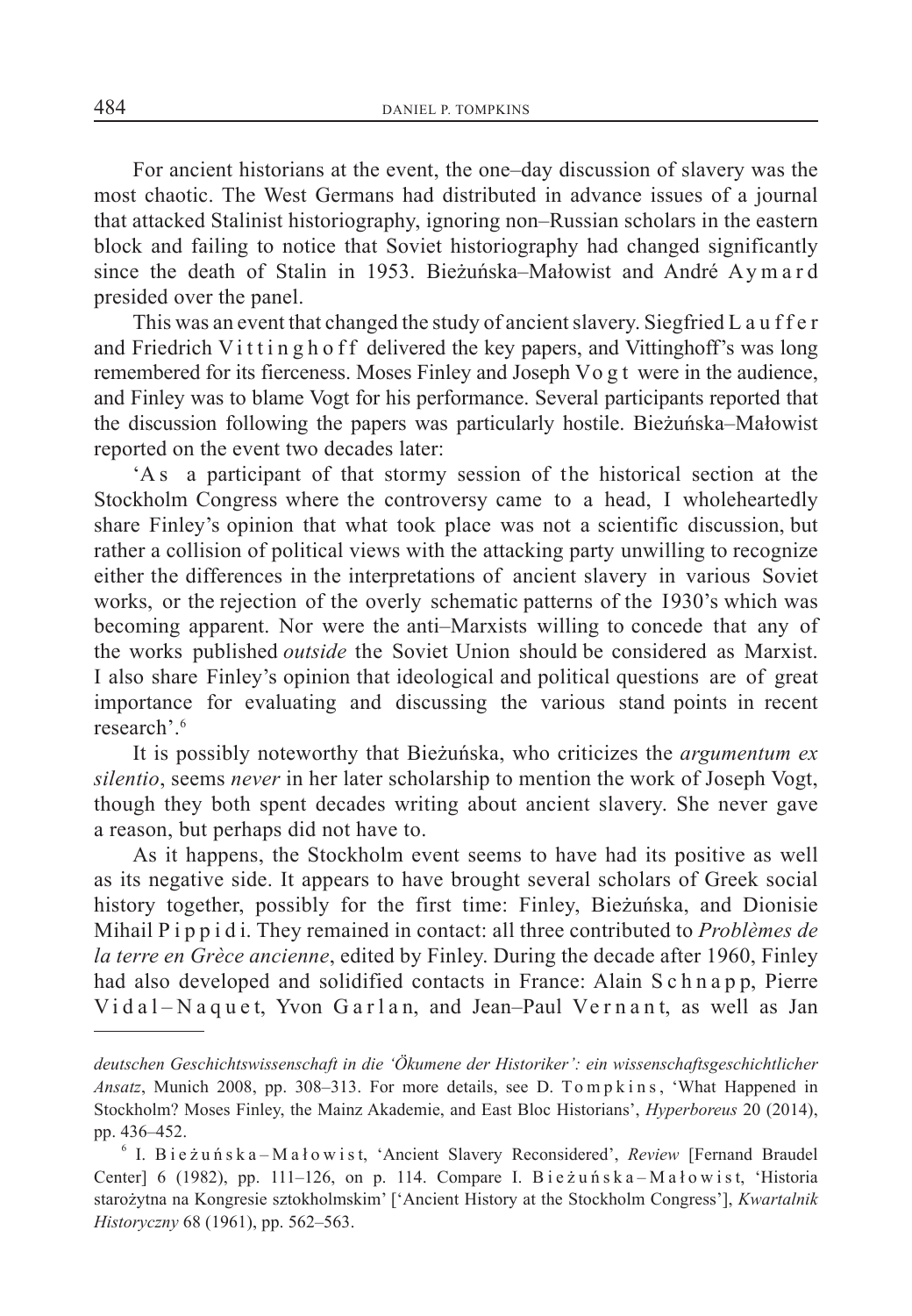P e č i r k a in Prague. The papers of Pierre Vidal–Naquet, at the École des haute Études en Sciences sociales in Paris, contain a very useful trove of letters by these and other contributors as the volume was being shaped, although Bieżuńska– Małowist was one of the less voluble participants.

Bieżuńska–Małowist also conceived and produced a collection of essays by Soviet historians, *Schiavitù e Produzione nella Roma Repubblicana* (1986), in 1972. The essays, by Š t a e r m a n, Utchenko and other established Soviet scholars, exemplify the 'new' Soviet historiography that began with the death of Stalin. As Bieżuńska says, the assemblage challenges the 'omogeneità delle strutture sociali dell'antichità'.

Other historians, often explicitly using Marx, joined this effort in the years after 1953, and several came from Finley's correspondents and colleagues: Pečirka, D a n d a m a e v, K r e i s s i g, and Detlev L o t z e. On thrust was to challenge binary distinctions such as 'slave vs. free', and Finley's essay 'Between Freedom and Slavery' was frequently cited by Russian and eastern bloc scholars. Finley's friend Emily Grace K a z a k e v i c h wrote from Moscow, 'The irony is, your works circulate like Agatha Christie's. Do you find that flattering?'7

#### CONCLUSION

After Khrushchev fell from power, Soviet historians were pressured to return to the five–stage theory. One of the many accounts of this effort is a 1994 essay by Roger M a r w i c k.<sup>8</sup> Jan Pečirka is a reliable guide to the ideological-historical disagreements of those years. The Marxian tradition of social history is perhaps at its strongest when dealing with labor forces, and the painstaking efforts of T jum e n ji e v from the 1930s, even during the 'dogmatic period', continue to merit respect. One outcome has been a long tradition of probing for accurate information, suppressed but not until the death of Stalin in 1953. Lengauer traces this activity, usefully noting the different choices made by journal editors even after 1953.9

 $7$  July 5, 1966. Finley Papers. The Finley essays that were eagerly sought included 'Between Freedom and Slavery' and 'Servile Statuses', both collected in M.I. F i n l e y, *Economy and Society in Ancient Greece*, ed. by B.D. S h a w and R.P. S a l l e r, New York 1982. Soon enough, they were being cited not only by historians of Greece and Rome but by Near Eastern scholars like Dandamaev. For a fuller discussion of Finley's reception in Russia and other Warsaw Pact countries see Tompkins, 'What Happened in Stockholm'.

<sup>&</sup>lt;sup>8</sup> R.D. Markwick, 'Catalyst of Historiography, Marxism and Dissidence: The Sector of Methodology of the Institute of History, Soviet Academy of Sciences, 1964–68', *Europe–Asia Studies* 46 (1994), pp. 579–596.

<sup>9</sup> W. L e n g a u e r, 'Storia dell'antichità in URSS (1917–1956)', *Index. Quaderni Camerti di Studi Romanistici* 28 (2000), p. 92.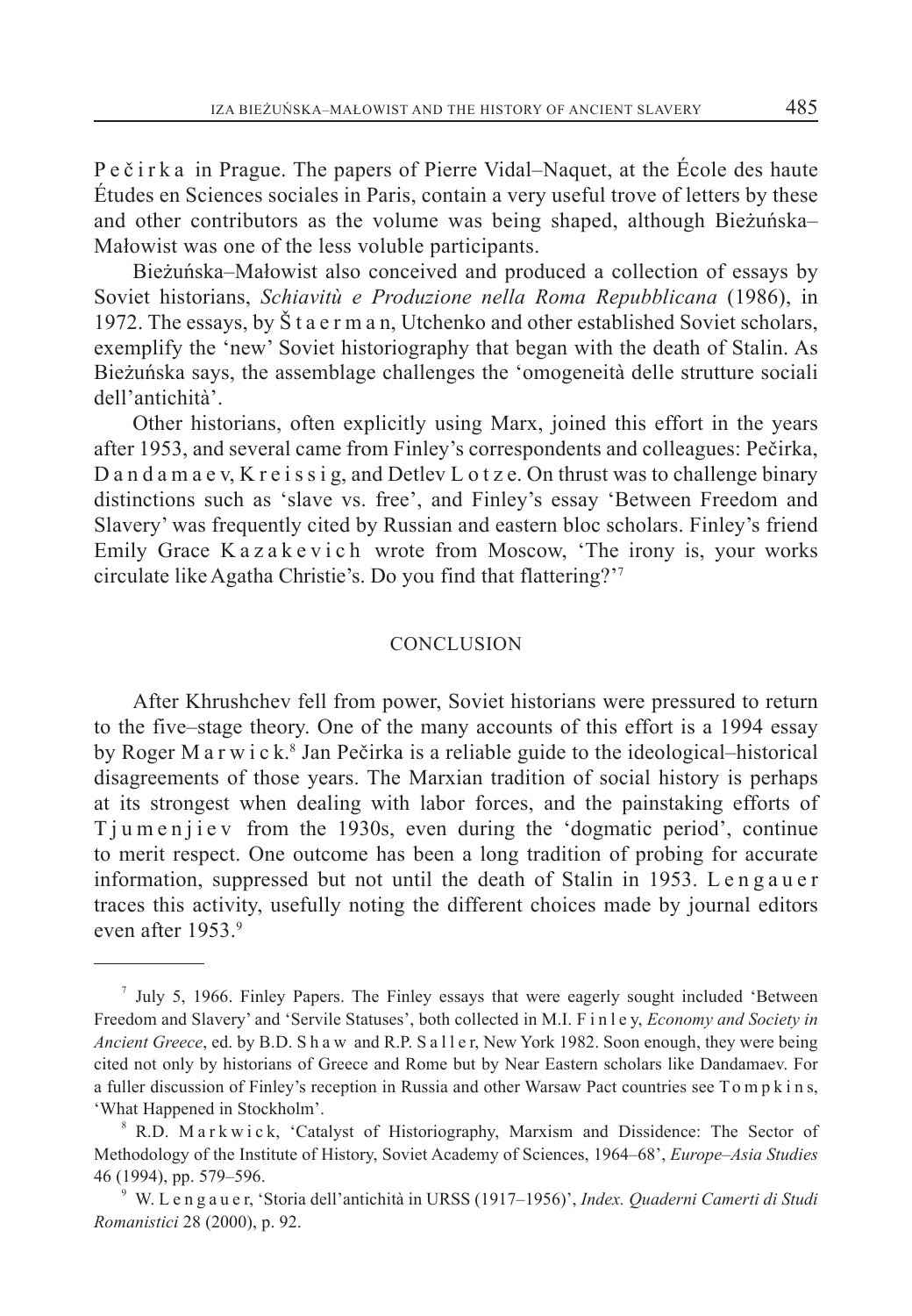For half a century, Iza Bieżuńska–Małowist and Marian M a ł o w i s t did historical research that won international respect. Both used Marxian scholarship effectively, never becoming heavy–handed or doctrinaire. This is a tradition that would benefit immensely from further research.

#### BIBLIOGRAPHY

- *XIe Congrès International des Sciences Historiques*, *Actes du Congrès,* Stockholm 1962.
- E. Badian, 'The Bitter History of Slave History', *New York Review of Books* 28.16 (October 22, 1981), pp. 49–53.
- I. Bieżuńska–Małowist, 'Historia starożytna na Kongresie sztokholmskim" ['Ancient History at the Stockholm Congress'], *Kwartalnik Historyczny* 68 (1961), pp. 562–563.
- *Eadem*, 'Ancient Slavery Reconsidered', *Review* [Fernand Braudel Center] 6 (1982), pp. 111–126.
- E. Conze *et al*., *Das Amt und die Vergangenheit: deutsche Diplomaten im Dritten Reich und in der Bundesrepublik*, Munich 2010.
- M.A. Dandamaev, *Slavery in Babylonia: from Nebopolassar to Alexander the Great (626– 331 B.C),* DeKalb, Il. 1984.
- J. Deissler, 'Cold Case? Die Finley–Vogt–Kontroverse aus deutscher Sicht', [in:] H. Heinen (ed.), *Antike Sklaverei: Rückblick und Ausblick*, Stuttgart 2010, pp. 77–94.
- K.D. Erdmann, *Toward a Global Community of Historians*, New York 2005.
- M.I. Finley, 'Classical Greece', [in:] M.I. Finley, E. Will (eds.), *Trade and Politics in the Ancient World*, Paris 1965, pp. 11–35.
- *Idem*, *Economy and Society in Ancient Greece*, ed. by B. D. Shaw and R. P. Saller, New York 1982.
- *Idem*, *The Ancient Economy*, Berkeley 1985.
- *Idem*, *Ancient Slavery and Modern Ideology*, ed. by B. D. Shaw, Princeton 1998.
- J.A. Fogel, 'The Debates over the Asiatic Mode of Production in Soviet Russia, China, and Japan', *The American Historical Review* 93 (1988), pp. 56–79.
- H. Heinen (ed.), *Antike Sklaverei: Rückblick und Ausblick*, Stuttgart 2010.
- *Idem*, 'Aufstieg und Niedergang der sowjetischen Sklavereiforschung: Eine Studie zur Verbindung von Politik und Wissenschaft', [in:] *idem* (ed.), *Antike Sklaverei: Rückblick und Ausblick*, Stuttgart 2010, pp. 95–138.
- E. Hermann–Otto, 'Das Projekt "Forschungen zur antiken Sklaverei" an der Akademie der Wissenschaften und der Literatur', [in:] H. Heinen (ed.), *Antike Sklaverei: Rückblick und Ausblick*, Stuttgart 2010, pp. 61–75.
- D. Königs, *Joseph Vogt: ein Althistoriker in der Weimarer Republik und im Dritten Reich*, Basel 1995.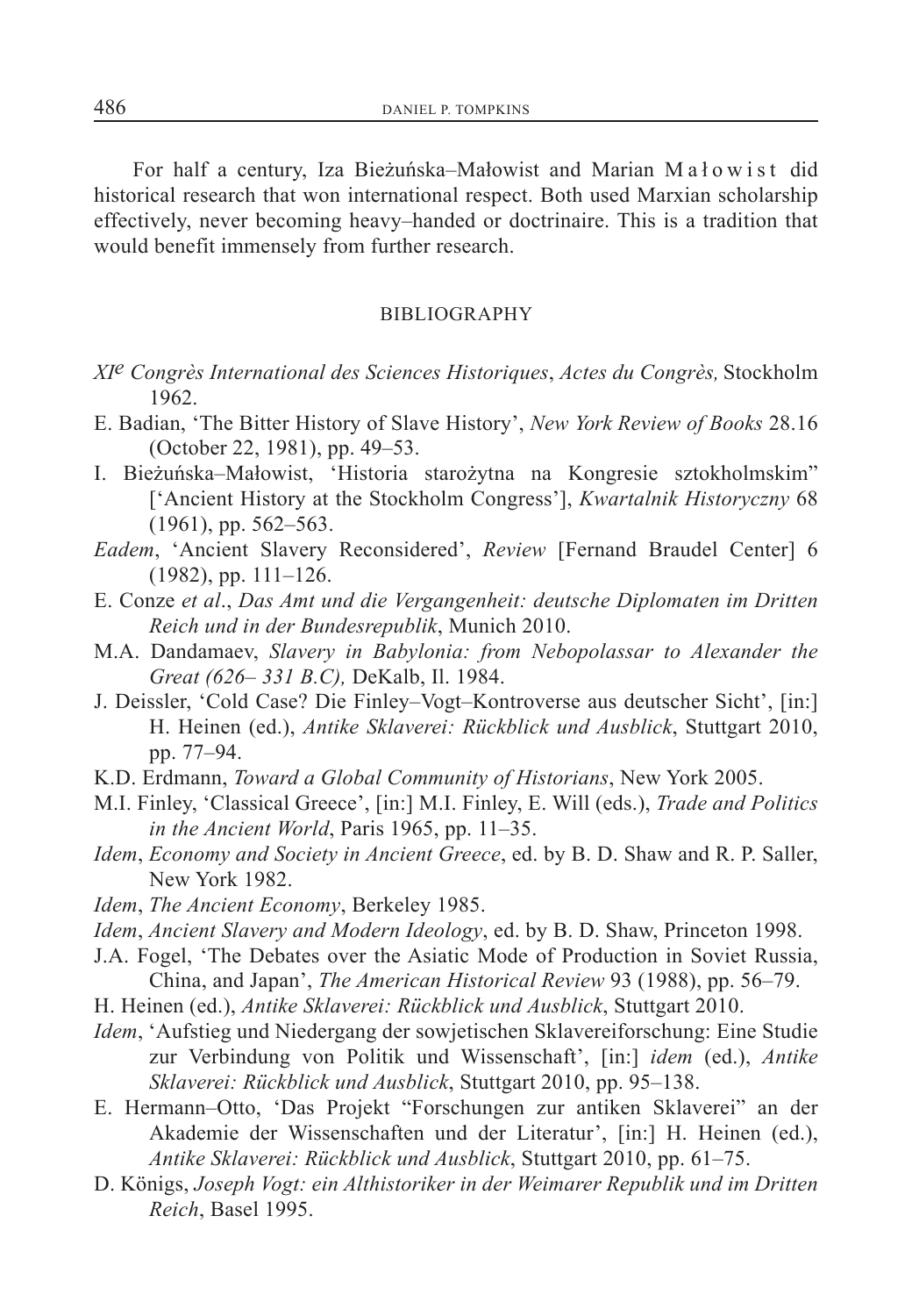- H. Kreissig, 'Prolegomena zu einer Wirtschaftsgeschichte Seleukidenreiches', *Klio* 56 (1974), pp. 521–527.
- W. Lengauer, 'Storia dell'antichità in URSS (1917–1956)', *Index. Quaderni Camerti di Studi Romanistici* 28 (2000), pp. 89–116.
- S. Lauffer, 'Die Sklaverei in der griechisch–römischen Welt', *XIe Congrès International des Sciences Historiques*, *Actes du Congrès, Rapports II. Antiquité*, Stockholm 1960, pp. 71–97 = *Gymnasium* 68 (1961), pp. 370–395.
- M. List, *Do svidanja Stalinu! Die Absage sowjetischer Historiker an stalinistische Dogmatik*, Munich 2013.
- J. Pečirka, 'Die sowjetischen Diskussionen über die Asiatische Produktionsweise und über die Sklavenhalterformation', *Eirene* 3 (1964), pp. 147–169.
- U. Pfeil, 'Deutsche Historiker auf den Internationalen Historikertagen von Stockholm (1960) und Wien (1965)', [in:] U. Pfeil (ed.), *Die Rückkehr der deutschen Geschichtswissenschaft in die "Ökumene der Historiker": ein wissenschaftsgeschichtlicher Ansatz*, Munich 2008.
- W.Z. Rubinsohn, *Spartacus' Uprising and Soviet Historical Writing*, tr. J.G. Griffith, Oxford 1987.
- W. Schuller, 'Inhalte Althistorischer Forschung in der DDR', [in:] I. Stark (ed.), *Elisabeth Charlotte Welskopf und die Alte Geschichte in der DDR: Beiträge der Konferenz vom 21. bis 23 November 2002 in Halle* / *Saale,* Stuttgart 2005, pp. 78–89.
- E.M. Štaerman, 'Problema padenija rabowladeltscheskogo stroja' ['The Problem of the Decline of the Ancient Slave System'), *VDI* 1953.2, pp. 51–79.
- I. Stalin, 'O dialekticheskom i istoricheskom materializme' ['On the Dialectic and Historic Materialism'], [in:] *Kratkij kurs istorii VKP(b)*, Moscow 1938.
- I. Stark (ed.), *Elisabeth Charlotte Welskopf und die Alte Geschichte in der DDR: Beiträge der Konferenz vom 21. bis 23 November 2002 in Halle* / *Saale,*  Stuttgart 2005.
- D. P. Tompkins, 'The World of Moses Finkelstein: The Year 1939 in M. I. Finley's Development as a Historian', [in:] M. Meckler (ed.), *Classical Antiquity and the Politics of America*, Waco, Texas 2006.
- *Idem*, 'What Happened in Stockholm? Moses Finley, the Mainz Akademie, and East Bloc Historians', *Hyperboreus* 20 (2014), pp. 436–452.
- P. Vidal–Naquet, 'Les querelles idéologiques et l'histoire', *Annales. Histoire, Sciences Sociales* 21 (1966), pp. 372–387.
- F. Vittinghoff, 'Die Bedeutung der Sklaven für den Übergang von der Antike in das abendländlische Mittelalter', *Historische Zeitschrift* 192 (1961), pp. 265–272.
- *Idem*, 'Die Theorie des historischen Materialismus über den antiken Sklavenhalterstaat. Probleme der alten Geschichte bei den klassikern des Marxismus und in der modernen Sowjetischen Forschung', *Saeculum* 11 (1960), pp. 89–131.